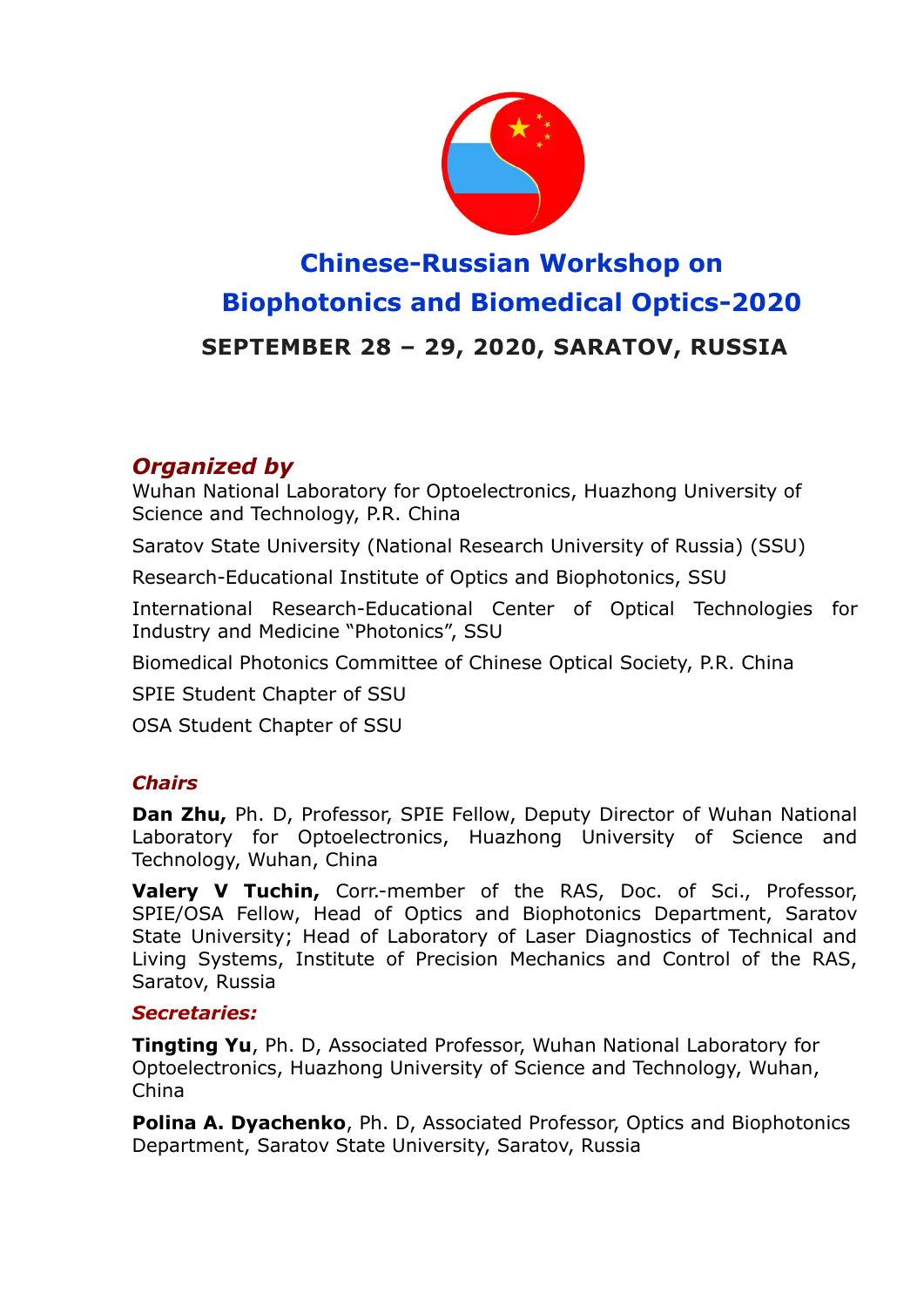# *Organizing Committee*

**Ivan V. Fedosov Anton A. Dyachenko Elina A. Genina Vadim D. Genin Oleg V. Grishin Vitaly A. Khanadeev Ekaterina N. Lazareva Isabella A. Serebryakova Michael M. Slepchenkov Daria K. Tuchina**

**Chinese-Russian Workshop on Biophotonics and Biomedical Optics-**

**2020** will be held online, on 28, Sept-2, Oct. 2020, which is designed to bring together both Russian and Chinese scientists, engineers and clinical researchers from a variety of disciplines engaged in applying optical science, photonics and imaging technologies to problems in biology and medicine. The scope of this bilateral Forum ranges from basic research to instrumentation engineering, to biological and clinical studies.

The topics of this forum are broad and will cover (but not limited to) the following:

- Optical Interactions with Tissue and Cells
- Biomedical Spectroscopy, Microscopy and Imaging
- Advanced Optical Techniques for Clinical Medicine
- Optical Molecular Imaging
- **•** Multimodal Biomedical Imaging
- Nano/Biophotonics
- Photonics Therapeutics, Diagnostics and Instrumentations
- Tissue Optical Clearing and Drug Delivery

Official language of the meeting is English.

## *Proceedings*

Conference papers will be published as Conference Proceedings (English) under the title "Optical Physics and Biophotonics", SPIE Proceedings (3 volumes), and in Russian and International peer-reviewed journals: *Journal of Biomedical Photonics & Engineering, Quantum Electronics, Optics and Spectroscopy, Journal of Biomedical Optics, Optical Engineering, The European Physical Journal, and MDPI Materials.* 

All papers will be subjected to the normal refereeing process for the journals.

For special issue of *Quantum Electronics* manuscripts of papers should be submitted not later than **August 31, 2020**. For SPIE Proceedings (payment directly to SPIE approx. 45 USD per paper) and Book of manuscripts "Optical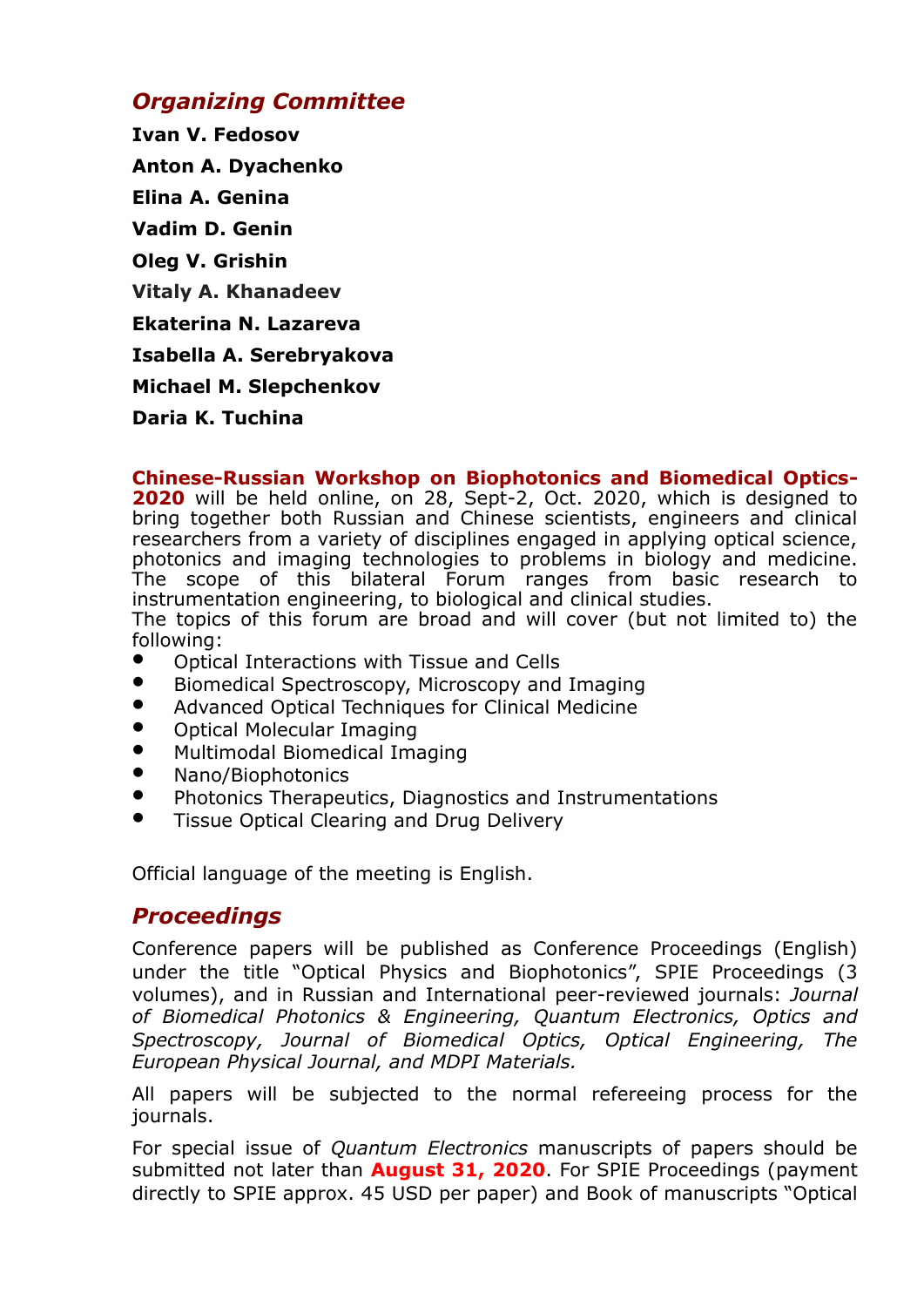Physics and Biophotonics" – not later than **October 31, 2020**.

# **Quantum Electronics Laser Biophotonics**

#### Submission Deadline **31 August 2020**

Dear colleagues!

Considering your outstanding expertise in the development and application of lasers and laser techniques for diagnostics and modification of biological objects, we invite you to make a contribution to the next special issue of the journal Quantum Electronics (QE) on laser biophotonics. The issue is scheduled to appear in the first issue of the journal for 2021 and will be composed primarily of invited original articles by leading researchers in the area of biophotonics.

Articles should be submitted in electronic form (MS Word and PDF formats are accepted) to the address of one of the invited editors (Articles should not be sent to the editorial office). The recommended length of the article is 15 pages, 2-spaced, 12 font size, including figures.

The deadline for the submission of manuscripts is August 31, 2020.

For the convenience of planning the issue, we ask you to inform in advance about your plans in connection with this invitation and, in case of a positive decision, the preliminary title of your article.

#### **Featured Issue Editors**:

**Alexander V. Priezzhev**, Moscow State University, [avp2@mail.ru](http://e.mail.ru/compose/?mailto=mailto%3aavp2@mail.ru) **Valery V. Tuchin**, Saratov State University, IPMC RAS, [tuchinvv@mail.ru](mailto:tuchinvv@mail.ru) **Andrei E. Lugovtsov**, Moscow State University, [anlug@biomedphotonics.ru](http://e.mail.ru/compose/?mailto=mailto%3aanlug@biomedphotonics.ru) **Mikhail Yu. Kirillin**, IAP RAS, [mkirillin@yandex.ru](http://e.mail.ru/compose/?mailto=mailto%3amkirillin@yandex.ru)

# **Journal of Biomedical Optics**

## **Advances in Terahertz Biomedical Science and Applications**

[https://www.spiedigitallibrary.org/journals/journal-of-biomedical-optics/call](https://www.spiedigitallibrary.org/journals/journal-of-biomedical-optics/call-for-papers#navBarAnchor)[for-papers#navBarAnchor](https://www.spiedigitallibrary.org/journals/journal-of-biomedical-optics/call-for-papers#navBarAnchor)

Submission Deadline **31 October 2020** [Submit a Manuscript](https://jbo.msubmit.net/) [Author Guidelines](https://www.spiedigitallibrary.org/journals/journal-of-biomedical-optics/author-guidelines)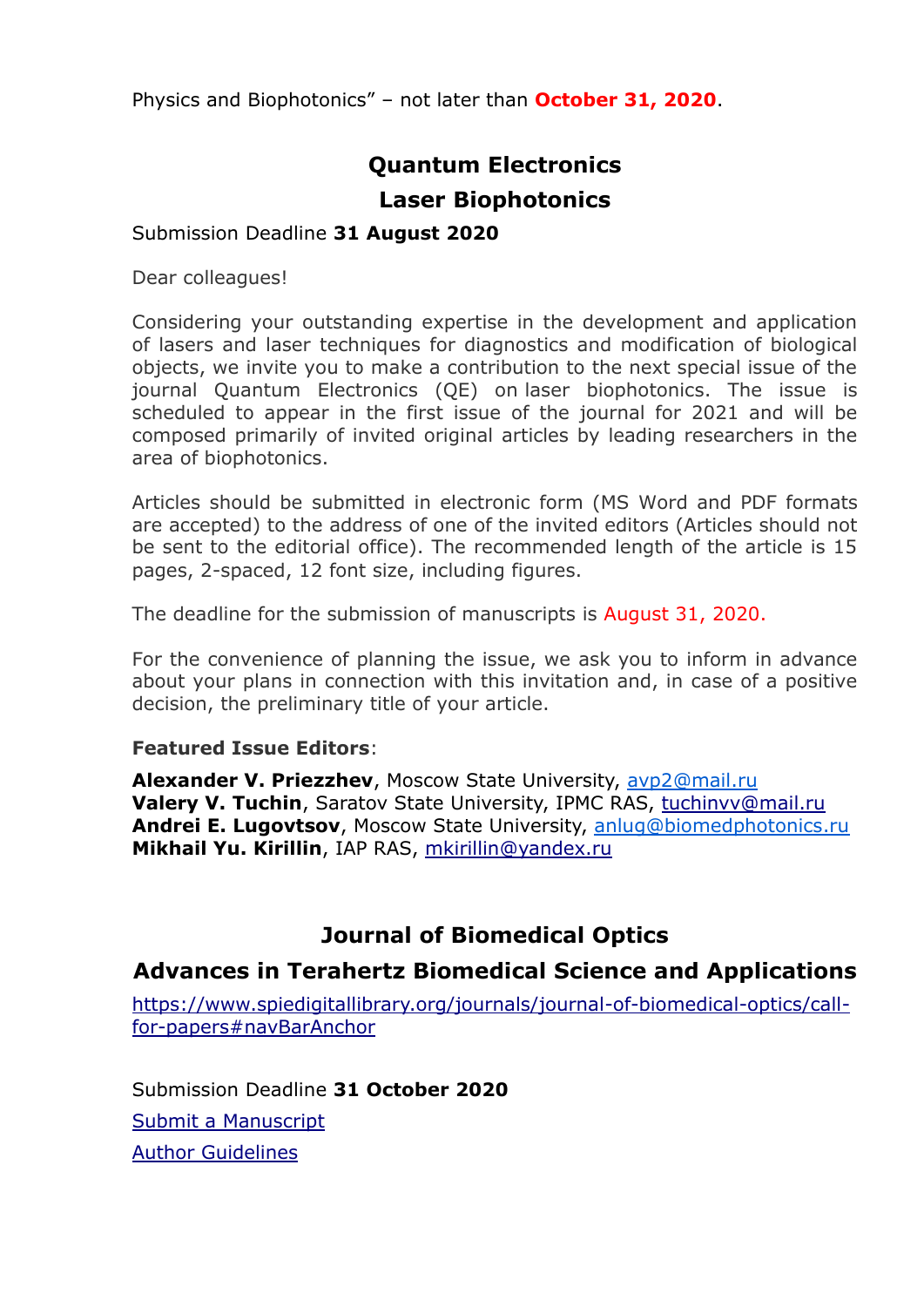Guest Editors

## **Kirill I. Zaytsev**

Prokhorov General Physics Inst., Russian Academy of Sciences, and Bauman Moscow State Technical Univ., Russia E-mail: [kirzay@gmail.com](mailto:kirzay@gmail.com)

#### **Vladimir N. Kurlov**

Inst. of Solid State Physics, Russian Academy of Sciences E-mail: [kurlov@issp.ac.ru](mailto:kurlov@issp.ac.ru)

#### **Maksim Skorobogatiy**

Dept. of Engineering Physics, Polytechnique Montreal, Canada E-mail: [maksim.skorobogatiy@polymtl.ca](mailto:maksim.skorobogatiy@polymtl.ca)

#### **Igor V. Reshetov**

Sechenov First Moscow State Medical Univ., Russia, and Academy of Postgraduate Education FSCC, FMBA, Russia E-mail: [reshetoviv@mail.ru](mailto:reshetoviv@mail.ru)

#### **Valery V. Tuchin**

Saratov State Univ. and Tomsk State Univ., Russia, and Inst. of Precision Mechanics and Control, Russian Academy of Sciences E-mail: [tuchinvv@mail.ru](mailto:tuchinvv@mail.ru)

# **Optical Engineering**

# **Advances in Terahertz and Infrared Optoelectronics**

[https://www.spiedigitallibrary.org/journals/optical-engineering/call-for](https://www.spiedigitallibrary.org/journals/optical-engineering/call-for-papers#navBarAnchor)[papers#navBarAnchor](https://www.spiedigitallibrary.org/journals/optical-engineering/call-for-papers#navBarAnchor)

#### **Manuscripts due 31 October 2020.**

[Submit a Manuscript](https://oe.msubmit.net/) [Author Guidelines](https://www.spiedigitallibrary.org/journals/optical-engineering/author-guidelines)

Guest Editors **Irina N. Dolganova**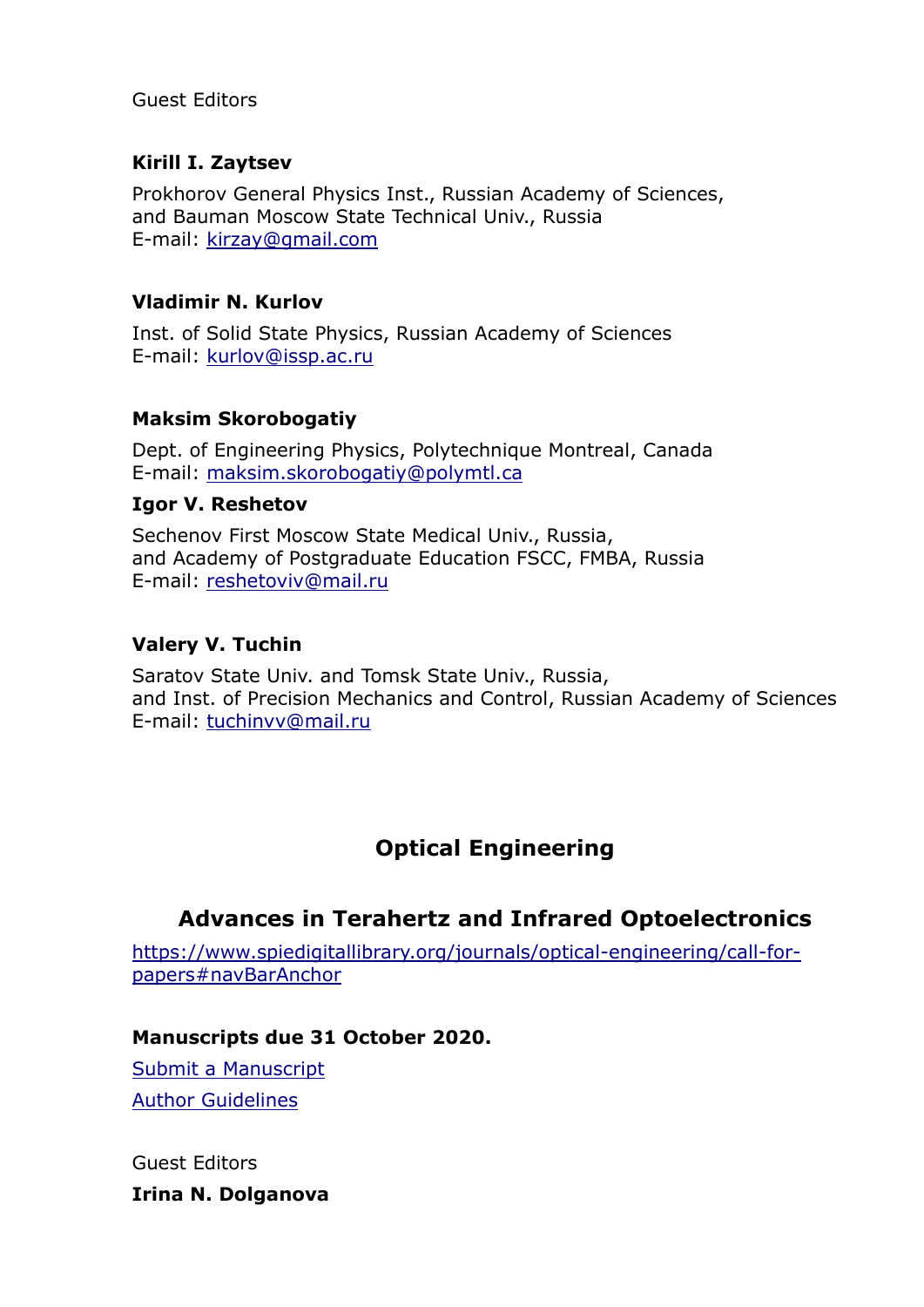Institute of Solid State Physics of the Russian Academy of Sciences, Russia Bauman Moscow State Technical University, Russia [in.dolganova@gmail.com](mailto:in.dolganova@gmail.com)

#### **Dmitry S. Ponomarev**

Institute of Ultra-High-Frequency Semiconductor Electronics of the Russian Academy of Sciences, Russia [ponomarev\\_dmitr@mail.ru](mailto:ponomarev_dmitr@mail.ru)

#### **Igor E. Spektor**

Prokhorov General Physics Institute of the Russian Academy of Sciences, Russia

[igor.spector@yandex.ru](mailto:igor.spector@yandex.ru)

#### **Peter S. Timashev**

Institute for Regenerative Medicine, Sechenov University, Russia [timashev.peter@gmail.com](mailto:timashev.peter@gmail.com)

#### **Michael S. Shur**

Rensselaer Polytechnic Institute Troy, New York, USA [shurm@rpi.edu](mailto:shurm@rpi.edu)

## **Valery V. Tuchin**

Saratov State University, Russia Institute of Precision Mechanics and Control of the Russian Academy of Sciences, Russia [tuchinvv@mail.ru](mailto:tuchinvv@mail.ru)

#### **The European Physical Journal (EPJ)**

[EPJ ST Special Issue: Breakthrough optics-](https://epjst.epj.org/open-calls-for-papers/85-epj-st/1932-epjst-special-issue-breakthrough-optics-and-complex-systems-based-technologies-of-modulation-of-drainage-and-clearing-functions-of-the-brain) and complex systems-based [technologies of modulation of drainage and clearing functions of the brain](https://epjst.epj.org/open-calls-for-papers/85-epj-st/1932-epjst-special-issue-breakthrough-optics-and-complex-systems-based-technologies-of-modulation-of-drainage-and-clearing-functions-of-the-brain) <https://epjst.epj.org/epjst-open-calls-for-papers>

#### **Submission Deadline: September 30, 2020.**

A pdf of this Call for Papers can be downloaded [here](https://www.epj.org/images/stories/news/2020/call_clearing_functions_of_the_brain.pdf)

We are looking forward to your contributions.

#### **Guest Editors:**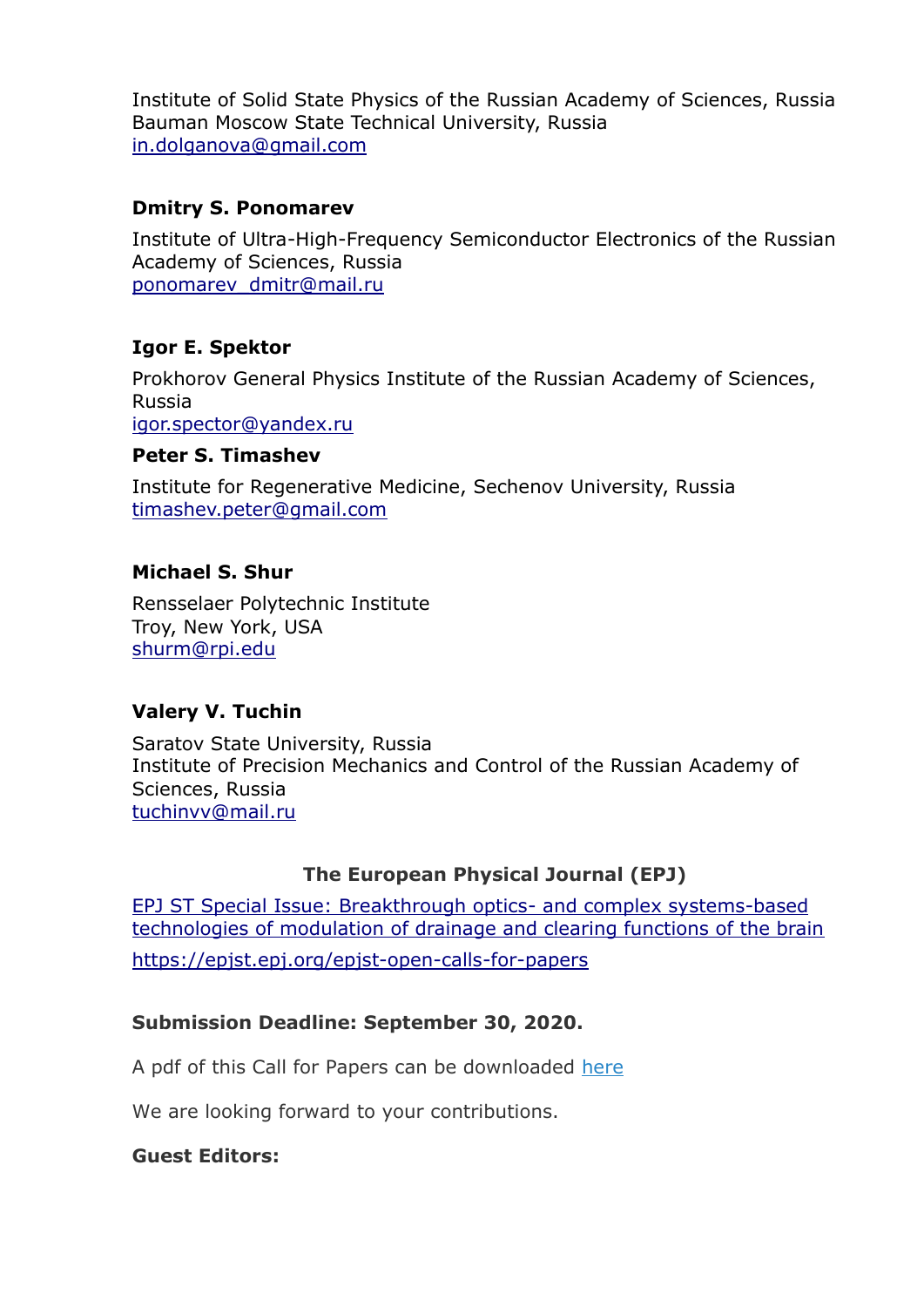#### **Jürgen Kurths**

Physics Department, Humboldt University, Berlin, Germany Potsdam Institute for Climate Impact Research, Potsdam, Germany Saratov State University, Saratov, Russia E-mail: [juergen.kurths@pik-potsdam.de](mailto:juergen.kurths@pik-potsdam.de)

#### **Thomas Penzel**

Sleep Medicine Center, Charite University Hospital, Berlin, Germany Saratov State University, Saratov, Russia E-mail: [thomas.penzel@charite.de](mailto:thomas.penzel@charite.de)

#### **Valery V. Tuchin**

Saratov State University, Saratov, Russia Tomsk State University, Tomsk, Russia Institute of Precision Mechanics and Control of the RAS, Saratov, Russia Research Center of Biotechnology of the RAS, Moscow, Russia E-mail: [tuchinvv@mail.ru](mailto:tuchinvv@mail.ru)

#### **Teemu Myllylä**

University of Oulu, Oulu, Finland E-mail: [teemu.myllyla@oulu.fi](mailto:teemu.myllyla@oulu.fi)

#### **Ruikang (Ricky) K Wang**

University of Washington, Seattle E-mail: [wangrk@uw.edu](mailto:wangrk@uw.edu)

#### **Oxana Semyachkina-Glushkovskaya**

Saratov State University, Saratov, Russia E-mail: [glushkovskaya@mail.ru](mailto:glushkovskaya@mail.ru)



# **[Materials](https://www.mdpi.com/journal/materials)**: section **[Optics and Photonics](https://www.mdpi.com/journal/materials/sections/optics_photonics)**

# **[Special Issues and Collections in MDPI journals](https://www.mdpi.com/journal/materials/special_issues/advanced_biophotonics_applications)**

#### **Advanced Materials for Biophotonics Applications**

[https://www.mdpi.com/journal/materials/special\\_issues/advanced\\_biophoto](https://www.mdpi.com/journal/materials/special_issues/advanced_biophotonics_applications) [nics\\_applications](https://www.mdpi.com/journal/materials/special_issues/advanced_biophotonics_applications)

Deadline for manuscript submissions: **31 December 2020**.

#### *Special Issue Editors*

**Prof. Dr. Valery Tuchin** *Guest Editor* Head of the Chair of Optics and Biophotonics, Saratov State University